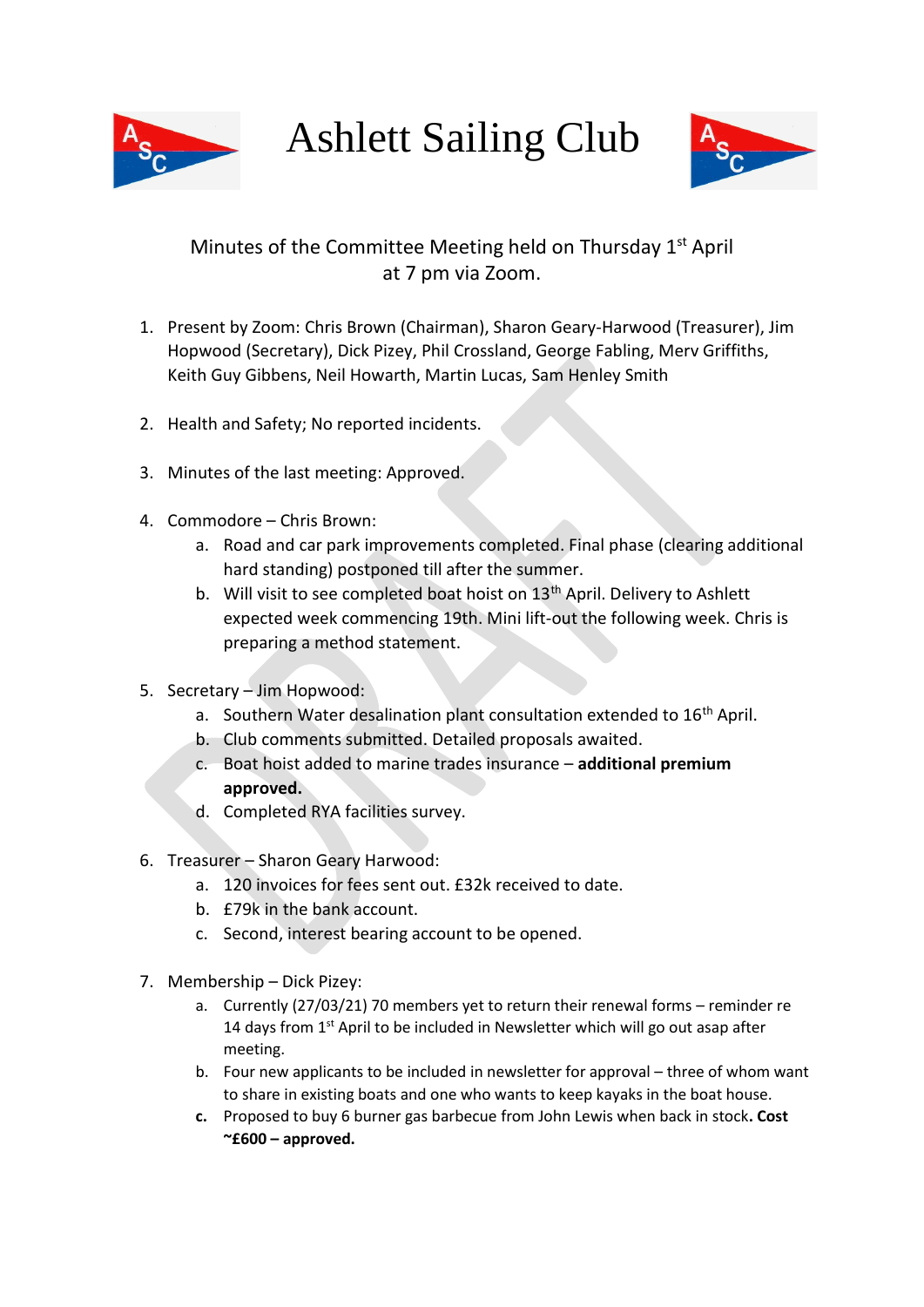- 8. Projects Phil Crossland:
	- a. A new service contract has been set up with Complete Security as agreed by email. The costs are Alarm £97:00 - CCTV £120:00 + VAT per annum.
	- b. The first date they can attend will be Tuesday 27th April when they will service both the cameras and the alarm.
	- c. Proposals to improve / extend the CCTV system on hold pending WiFi decision.
	- d. Suggestions and ideas requested for new toilet and shower upgrade.
	- e. Mast quay work to start in 3 weeks.
	- f. Mark at Jolly Sailor is booked for the Regatta.
- 9. Pontoon and Slip Dave Waters:
	- a. Slipway cleaned on Saturday.
	- b. Agreed to ask boats that have wintered on the pontoon to move back onto their moorings for the new season. Dave to liaise with Keith re boats that are waiting for moorings.
- 10. Moorings Keith Guy-Gibbens:
	- a. Nothing to report.
	- b. Agreed to develop list of trained helpers.
- 11. Bosun Merv Griffiths:
	- a. Bought 15 gallons of diesel, both tractors topped up.
	- b. Hydraulic leak reported will be fixed.
	- c. Plan to lift and move a couple of boats on land to gain familiarity before using the hoist to launch and recover.
- 12. Pound Martin Lucas:
	- a. Have put back the tenders into the rack after the roads were re-surfaced and the gates were widened
	- b. Found the water stop cock in the carpark under the round cover by the middle tap.
	- **c.** Need to know who has paid for what so as I can check and update my records **Dick to send details to Martin, Keith and Neil after 15th April.**
	- d. Site speed limit signs to preserve the roads max 10 MPH (I have asked Paul Rapson for 3)
	- e. A notice to all members to remind them that all things in the compound should be marked clearly.
	- f. Need a good tidy up in general again (work party)
- 13. Maintenance George Fabling:
	- a. Nothing to report. Looking forward to getting some things done in April
- 14. Boat House Neil Howarth:
	- a. Plan an inspection this week. Checking space for more kayaks.
- 15. Club House Sam Henley Smith:
	- **a.** Met Rachel Monday to agree a cleaning schedule moving forward. **New rota and hourly rate approved.**